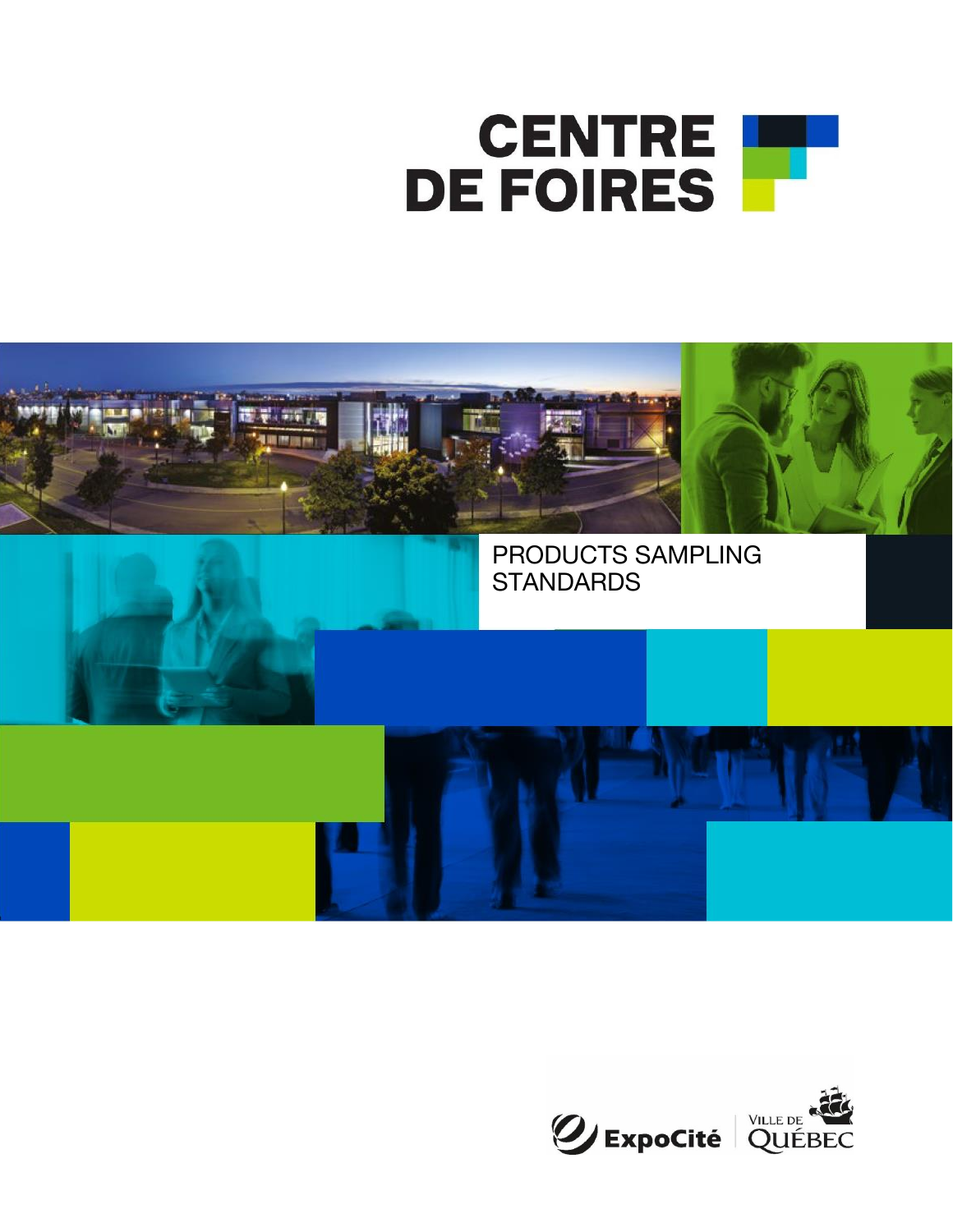# **Table of Contents**

| 1.1. |  |
|------|--|
| 1.2. |  |
|      |  |
| 2.   |  |
| 2.1. |  |

### Appendix

Appendix 1 - Sample Authorization Form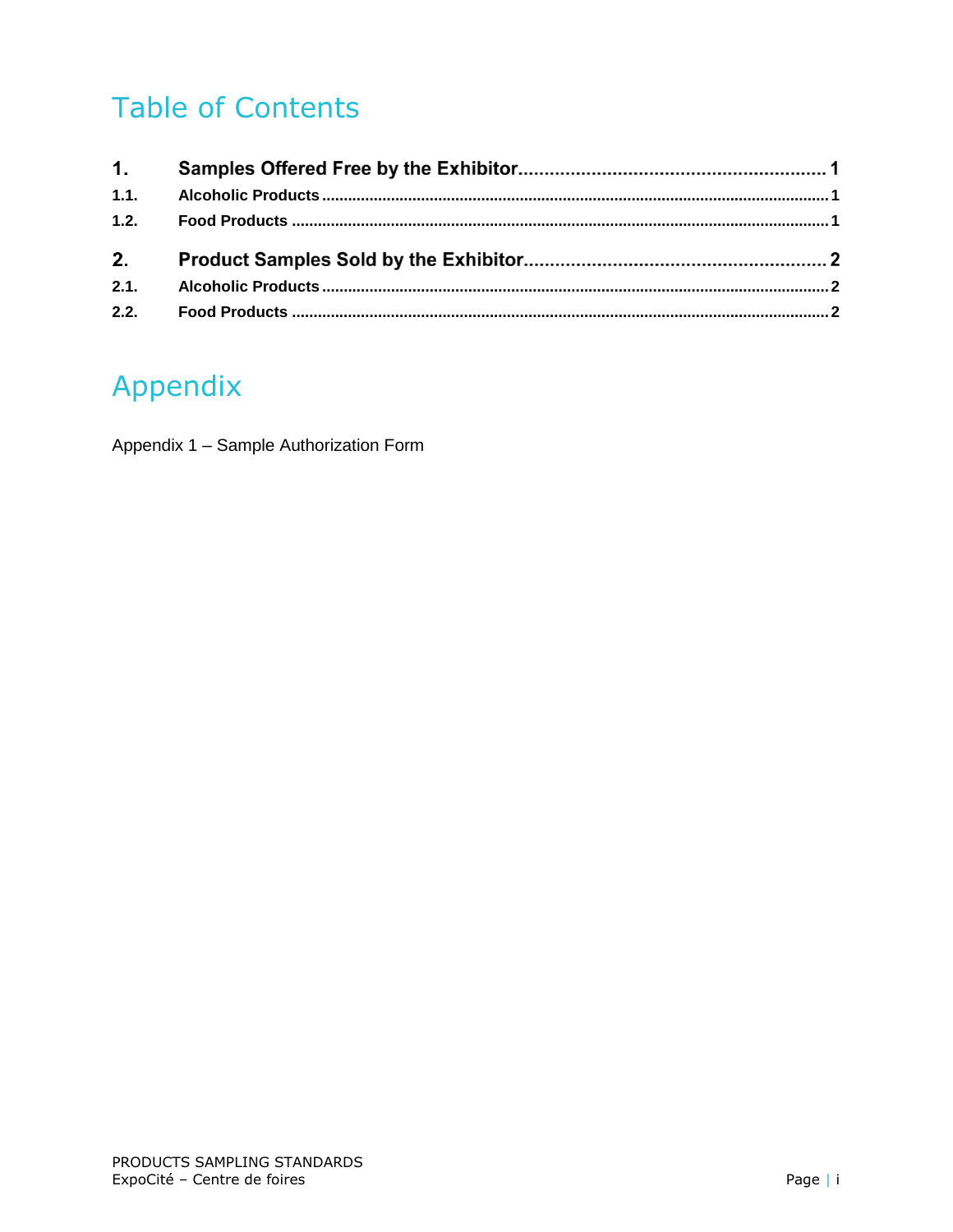#### Samples Offered Free by the Exhibitor  $1_{\cdots}$

### <span id="page-2-0"></span>1.1. Alcoholic Products

- Booths and sample products must be authorized by ExpoCité;
- Exhibitors (or sponsors) must comply with RACJ standards and apply for a liquor licence [\(https://www.racj.gouv.qc.ca/secteurs-dactivite/alcool/salon-de-degustation-ou](https://www.racj.gouv.qc.ca/secteurs-dactivite/alcool/salon-de-degustation-ou-exposition.html)[exposition.html\)](https://www.racj.gouv.qc.ca/secteurs-dactivite/alcool/salon-de-degustation-ou-exposition.html);
- Exhibitors may only distribute samples of products they manufacture and are promoting at their booth; otherwise, they must employ ExpoCité bar employees and purchase their products from ExpoCité;
- Exhibitors must comply with the following specific sample sizes, in accordance with the Liquor Licence Act<sup>1</sup>, based on alcohol content:

| Maximum 7%                     | $100 \mathrm{m}$ |  |  |
|--------------------------------|------------------|--|--|
| More than 7% and less than 20% | 50 ml            |  |  |
| Minimum 20%                    | $25 \text{ ml}$  |  |  |

### <span id="page-2-1"></span>1.2. Food Products

- Booths and sample products must be authorized by ExpoCité;
- **Exhibitors may only distribute samples of products they manufacture and are promoting at** their booth; otherwise, they must employ Groupe Sportscène (exclusive supplier of ExpoCité) employees and purchase their products from Groupe Sportscène;
- **Exhibitors must comply with a "sample" size to be determined at the discretion of ExpoCité** based on product type;
- **Exhibitors must comply with MAPAQ food safety rules and those of all other government** entities to prevent illness outbreaks and food poisoning.

**In all cases**, exhibitors must display, in full view, the signed authorization during the sampling period. Failure to comply will result in the ExpoCité personnel being authorized to terminate the activity without delay.

<sup>1</sup> <http://legisquebec.gouv.qc.ca/fr/ShowDoc/cr/P-9.1,%20r.%206>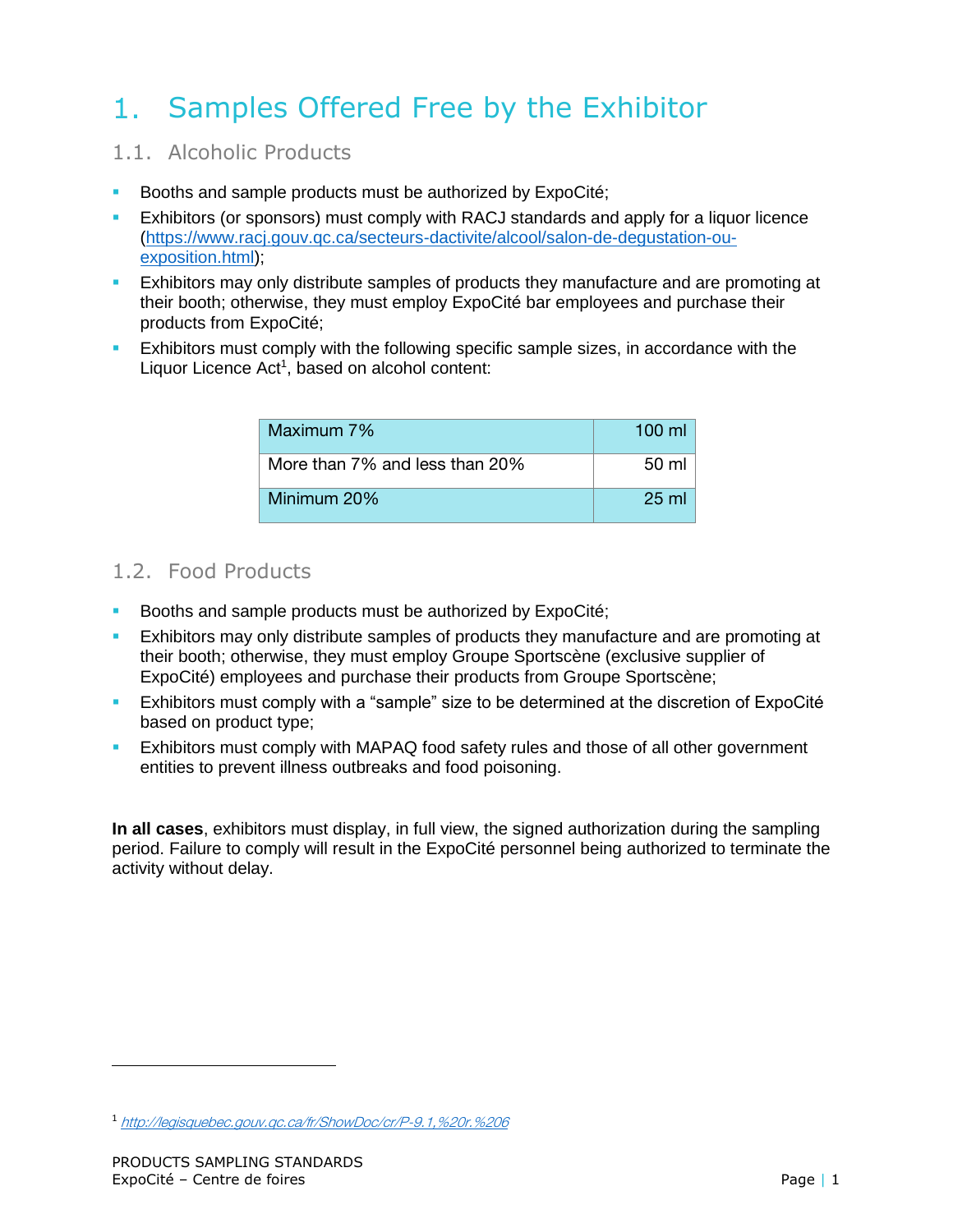# 2. Product Samples Sold by the Exhibitor

### <span id="page-3-0"></span>2.1. Alcoholic Products

- Booths and sample products must be authorized by ExpoCité;
- Exhibitors (or sponsors) must comply with RACJ standards and apply for a liquor licence [\(https://www.racj.gouv.qc.ca/secteurs-dactivite/alcool/salon-de-degustation-ou](https://www.racj.gouv.qc.ca/secteurs-dactivite/alcool/salon-de-degustation-ou-exposition.html)[exposition.html\)](https://www.racj.gouv.qc.ca/secteurs-dactivite/alcool/salon-de-degustation-ou-exposition.html);
- **Exhibitors may only distribute samples of products they manufacture and are promoting at EX is the straight and S** their booths;
- **Exhibitors must pay ExpoCité financial compensation\* at a rate to be determined based on** product type and event duration;
- **Exhibitors must price their samples in compliance with the ExpoCité price structure** according to product type;
- **Exhibitors must comply with a "sample" size to be determined at the discretion of ExpoCité** based on product type.

### <span id="page-3-1"></span>2.2. Food Products

- Booths and sample products must be authorized by ExpoCité;
- **Exhibitors may only distribute samples of products they manufacture and are promoting at** their booth;
- **Exhibitors must use cash registers to manage their food transactions;**
- Exhibitors must pay Groupe Sportscène financial compensation\* at a rate to be determined based on product type and event duration;
- **Exhibitors must comply with a "sample" size to be determined at the discretion of ExpoCité** based on product type;
- Products distributed as samples must be designed for on-site consumption;
- **•** Products distributed as samples must not be the same types of products as those available at Groupe Sportscène points of sale;
- Exhibitors must comply with the MAPAQ food safety rules and those of all other government entities to prevent illness outbreaks and food poisoning.

\* If the show is entirely food-orientated or involves sampling alcoholic beverages, compensation may be waived (at the discretion of ExpoCité).

**In all cases**, exhibitors must display, in full view, the signed authorization during the sampling period. Failure to comply will result in the ExpoCité personnel being authorized to terminate the activity without delay.